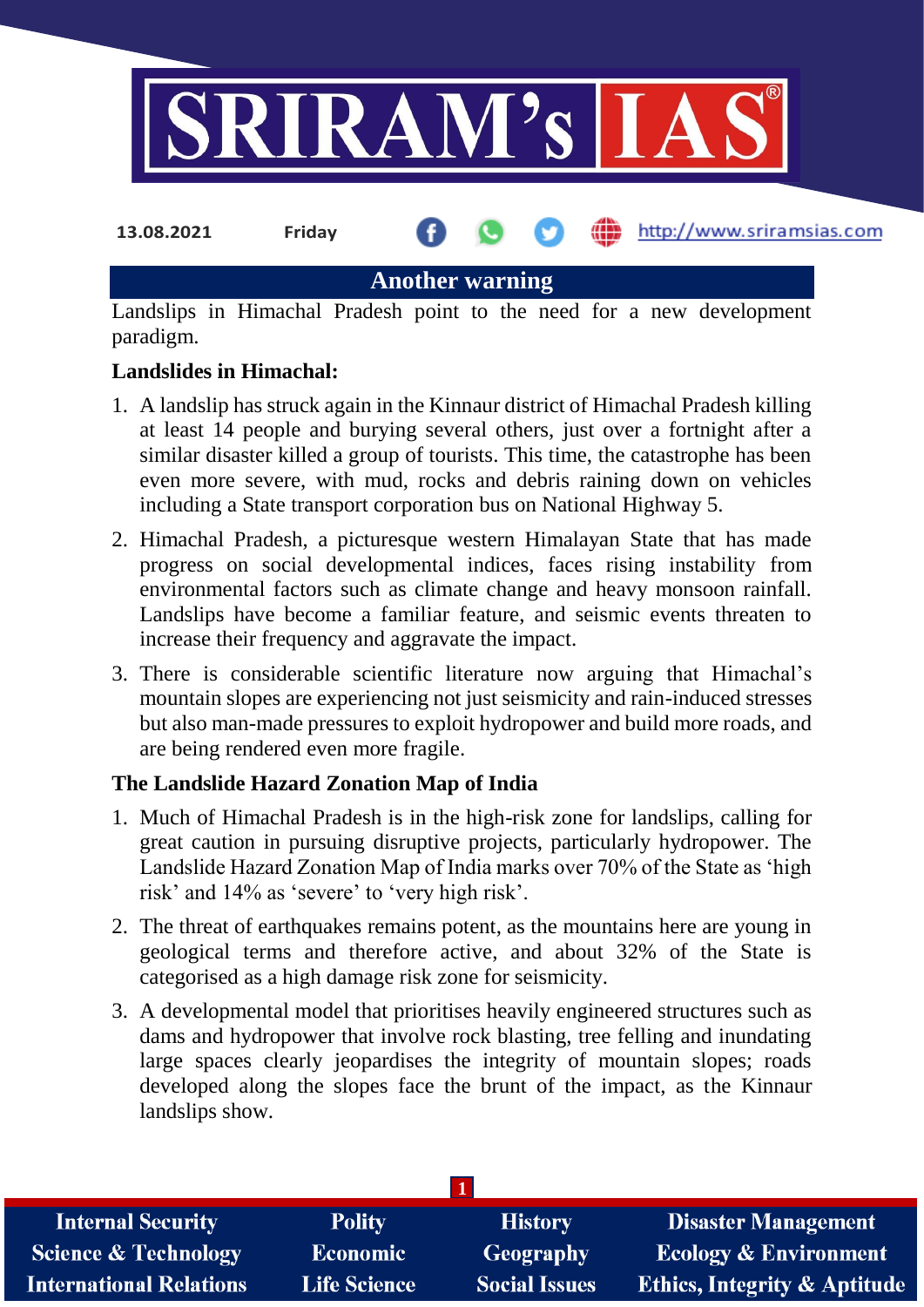

4. In some cases, the roads themselves have been destroyed. A decade ago, the action plan on climate change published by the State identified some key hazards and wanted to take long-term remedial measures.

http://www.sriramsias.com

**13.08.2021 Friday**

- 5. It is time for an update, going beyond disaster management, and the recurring disasters only add to the urgency. There is wide support among local communities for sustainable tourism and an expansion of the farm-based economy, particularly apple growing. But these can progress only when environmental losses are halted.
- 6. With greater rainfall and cloudburst activity, Himachal Pradesh is bound to face greater uncertainty. Maintaining the status quo can only make the ghastly episodes of falling boulders and lost lives a more frequent feature.

# **Parliament is abdicating its oversight role**

The monsoon session of Parliament which ended recently was a disappointment in several ways.

- 1. This was the fourth straight session that ended ahead of the original schedule. This meant that many important issues had not been discussed such as the COVID-19 response and strategy, the Chinese incursion into Ladakh, the economic situation etc.
- 2. The Lok Sabha worked for just 19% of its originally scheduled time, and the Rajya Sabha for 26%.
- 3. The Government pushed through 20 Bills, mostly without any discussion. Of the 18 Bills passed by the Lok Sabha, only one saw a discussion over 15 minutes. While the Rajya Sabha crossed this low bar for most Bills, only two Bills were discussed for over an hour.
- 4. Every Bill introduced during the session was passed within the session. This means that there was no time for any scrutiny by members. While we have seen such behaviour in State Assemblies (in 2020, 91% of all Bills in 19 Assemblies were passed within five days of introduction), this is a new development for Parliament.
- 5. In the period of the Fifteenth Lok Sabha (2009-14), 18% of the Bills were passed within the same session. This rose to 33% in the Sixteenth Lok Sabha and is at 70% halfway through the current Parliament.

**2**

| <b>Internal Security</b>        | <b>Polity</b>       | <b>History</b>       | <b>Disaster Management</b>              |  |  |  |
|---------------------------------|---------------------|----------------------|-----------------------------------------|--|--|--|
| <b>Science &amp; Technology</b> | <b>Economic</b>     | Geography            | <b>Ecology &amp; Environment</b>        |  |  |  |
| <b>International Relations</b>  | <b>Life Science</b> | <b>Social Issues</b> | <b>Ethics, Integrity &amp; Aptitude</b> |  |  |  |